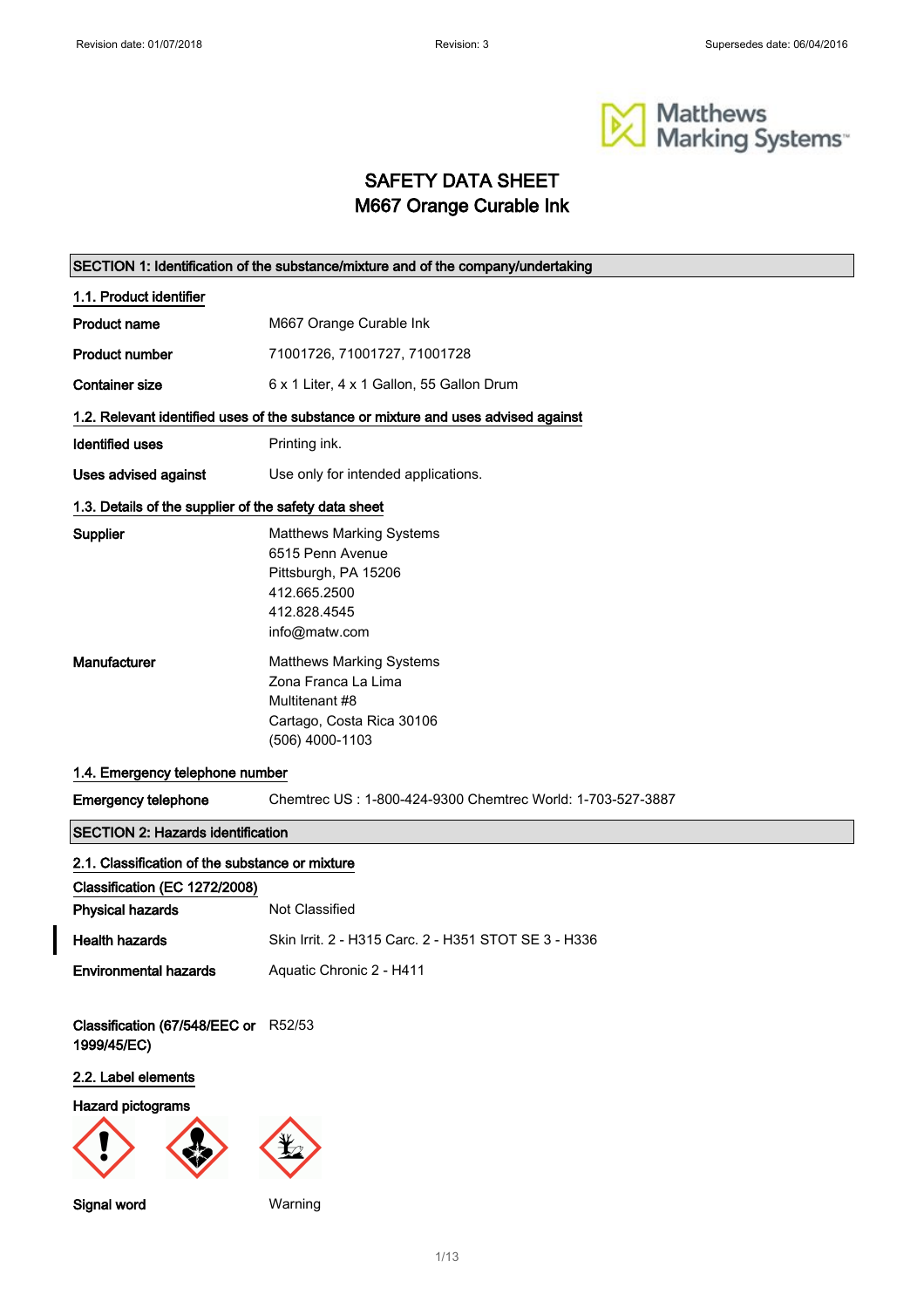| <b>Hazard statements</b>                  | H315 Causes skin irritation.<br>H336 May cause drowsiness or dizziness.<br>H351 Suspected of causing cancer.<br>H411 Toxic to aquatic life with long lasting effects.                                                                                                                                                                                                                                                                                                                                                                                                                                                                                                 |
|-------------------------------------------|-----------------------------------------------------------------------------------------------------------------------------------------------------------------------------------------------------------------------------------------------------------------------------------------------------------------------------------------------------------------------------------------------------------------------------------------------------------------------------------------------------------------------------------------------------------------------------------------------------------------------------------------------------------------------|
| <b>Precautionary statements</b>           | P280 Wear protective gloves/ protective clothing/ eye protection/ face protection.<br>P302+P352 IF ON SKIN: Wash with plenty of water.<br>P304+P340 IF INHALED: Remove person to fresh air and keep comfortable for breathing.<br>P312 Call a POISON CENTRE/doctor if you feel unwell.<br>P403+P233 Store in a well-ventilated place. Keep container tightly closed.<br>P501 Dispose of contents/ container in accordance with national regulations.                                                                                                                                                                                                                  |
| Contains                                  | Mineral Spirits 66, Kerosene                                                                                                                                                                                                                                                                                                                                                                                                                                                                                                                                                                                                                                          |
| Supplementary precautionary<br>statements | P201 Obtain special instructions before use.<br>P202 Do not handle until all safety precautions have been read and understood.<br>P261 Avoid breathing vapour/ spray.<br>P264 Wash contaminated skin thoroughly after handling.<br>P271 Use only outdoors or in a well-ventilated area.<br>P273 Avoid release to the environment.<br>P308+P313 IF exposed or concerned: Get medical advice/ attention.<br>P321 Specific treatment (see medical advice on this label).<br>P332+P313 If skin irritation occurs: Get medical advice/ attention.<br>P362+P364 Take off contaminated clothing and wash it before reuse.<br>P391 Collect spillage.<br>P405 Store locked up. |

2.3. Other hazards

SECTION 3: Composition/information on ingredients

| 3.2. Mixtures                        |                             |                                                      |
|--------------------------------------|-----------------------------|------------------------------------------------------|
| <b>Mineral Spirits 66</b>            |                             | $30 - 50\%$                                          |
| CAS number: 64742-47-8               | EC number: 265-149-8        |                                                      |
| Classification<br>Asp. Tox. 1 - H304 | Xn; R65. R10                | Classification (67/548/EEC or 1999/45/EC)            |
| Kerosene                             |                             | $30 - 50%$                                           |
| CAS number: 8008-20-6                | EC number: 232-366-4        | REACH registration number: 05-<br>2118361034-52-0000 |
| <b>Classification</b>                |                             | Classification (67/548/EEC or 1999/45/EC)            |
| Asp. Tox. 1 - H304                   | Xn; R65. Xi; R38. N; R51/53 |                                                      |
| <b>Polymerized Rosin Resin</b>       |                             | 10-<30%                                              |
| CAS number: Proprietary              | EC number: Proprietary      | <b>REACH registration number: Proprietary</b>        |
| Classification<br>Not Classified     |                             |                                                      |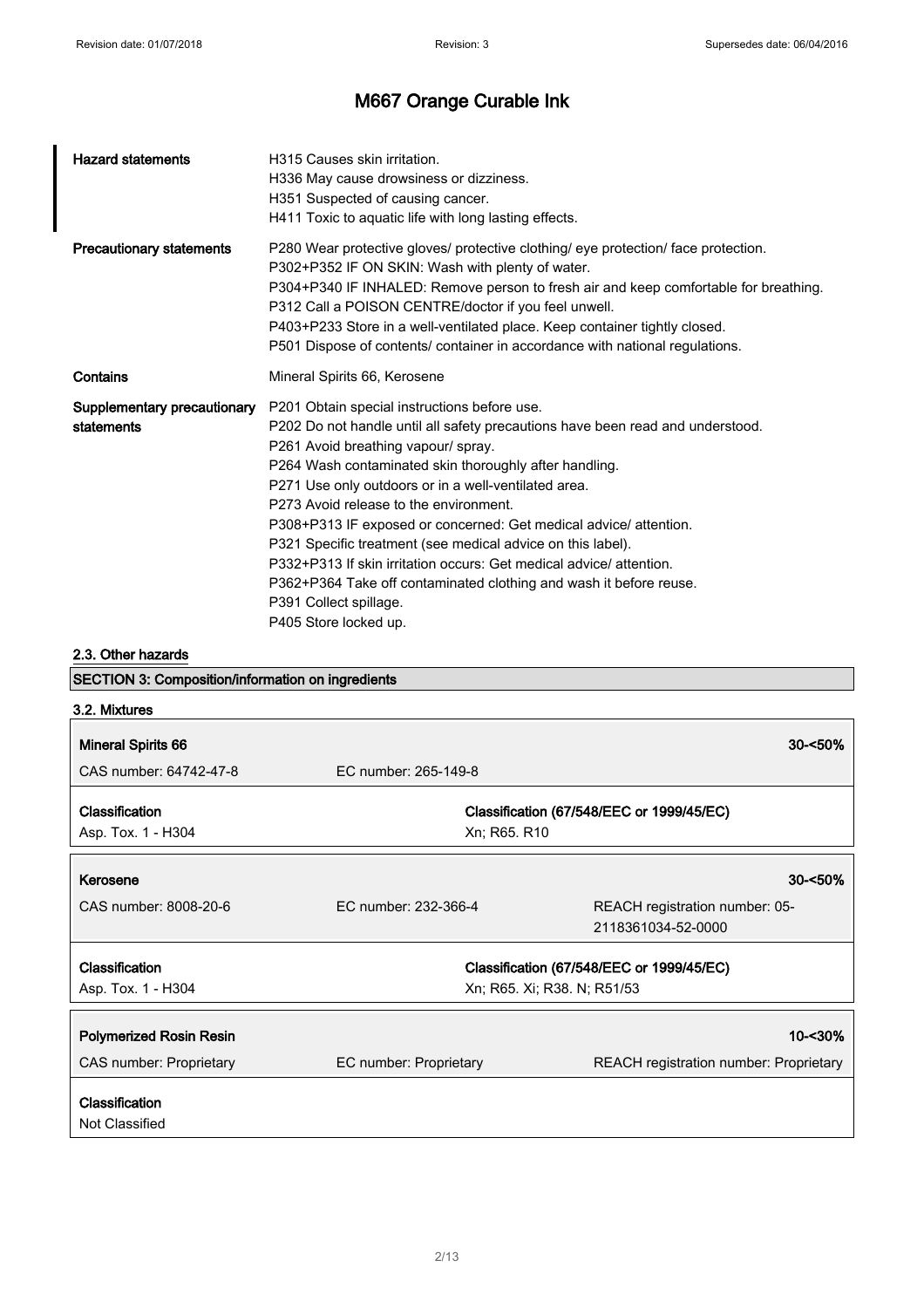| Polyisoprene Resin<br>CAS number: Proprietary                    | EC number: Proprietary                                                                                          | 5-<10%<br>REACH registration number: Proprietary                                                                                                                                                    |
|------------------------------------------------------------------|-----------------------------------------------------------------------------------------------------------------|-----------------------------------------------------------------------------------------------------------------------------------------------------------------------------------------------------|
|                                                                  |                                                                                                                 |                                                                                                                                                                                                     |
| Classification<br>Not Classified                                 |                                                                                                                 |                                                                                                                                                                                                     |
| <b>Titanium Dioxide</b>                                          |                                                                                                                 | $5 - 10%$                                                                                                                                                                                           |
| CAS number: 13463-67-7                                           | EC number: 236-675-5                                                                                            | REACH registration number: 05-<br>2118356670-41-0000                                                                                                                                                |
| Classification<br>Not Classified                                 | Xi; R38. Carc. Cat. 3 R40                                                                                       | Classification (67/548/EEC or 1999/45/EC)                                                                                                                                                           |
|                                                                  |                                                                                                                 |                                                                                                                                                                                                     |
| <b>Orange Organic Complex</b>                                    |                                                                                                                 | $1 - 5%$                                                                                                                                                                                            |
| CAS number: Proprietary                                          | EC number: Proprietary                                                                                          | REACH registration number: Proprietary                                                                                                                                                              |
| Classification<br><b>Acute Tox. 4 - H332</b>                     | Xn; R20                                                                                                         | Classification (67/548/EEC or 1999/45/EC)                                                                                                                                                           |
|                                                                  | The Full Text for all R-Phrases and Hazard Statements are Displayed in Section 16.                              |                                                                                                                                                                                                     |
| Ingredient notes                                                 | 1910.1200.                                                                                                      | The exact percentage/concentration is withheld as a trade secret in accordance with 29 CFR                                                                                                          |
| <b>SECTION 4: First aid measures</b>                             |                                                                                                                 |                                                                                                                                                                                                     |
| 4.1. Description of first aid measures                           |                                                                                                                 |                                                                                                                                                                                                     |
| <b>General information</b>                                       | medical personnel.                                                                                              | Consult a physician for specific advice. If medical advice is needed, have product container or<br>label at hand. If in doubt, get medical attention promptly. Show this Safety Data Sheet to the   |
| Inhalation                                                       | Move affected person to fresh air and keep warm and at rest in a position comfortable for<br>immediately.       | breathing. If breathing stops, provide artificial respiration. When breathing is difficult, properly<br>trained personnel may assist affected person by administering oxygen. Get medical attention |
| Ingestion                                                        |                                                                                                                 | Do not induce vomiting. Aspiration hazard if swallowed. Rinse mouth thoroughly with water.<br>Never give anything by mouth to an unconscious person. Get medical attention immediately.             |
| Skin contact                                                     | Wash clothing and clean shoes thoroughly before reuse.                                                          | Rinse immediately with plenty of water. Remove contaminated clothing. Wash skin thoroughly<br>with soap and water. Get medical attention if symptoms are severe or persist after washing.           |
| Eye contact                                                      | Rinse immediately with plenty of water. Continue to rinse for at least 15 minutes and get<br>medical attention. |                                                                                                                                                                                                     |
| <b>Protection of first aiders</b>                                | First aid personnel should wear appropriate protective equipment during any rescue.                             |                                                                                                                                                                                                     |
| 4.2. Most important symptoms and effects, both acute and delayed |                                                                                                                 |                                                                                                                                                                                                     |
| <b>General information</b>                                       | See Section 11 for additional information on health hazards.                                                    | The product is considered to be a low hazard under normal conditions of use. The severity of<br>the symptoms described will vary dependent on the concentration and the length of exposure.         |

Inhalation May cause respiratory system irritation. Vapour may irritate respiratory system/lungs. May cause drowsiness or dizziness.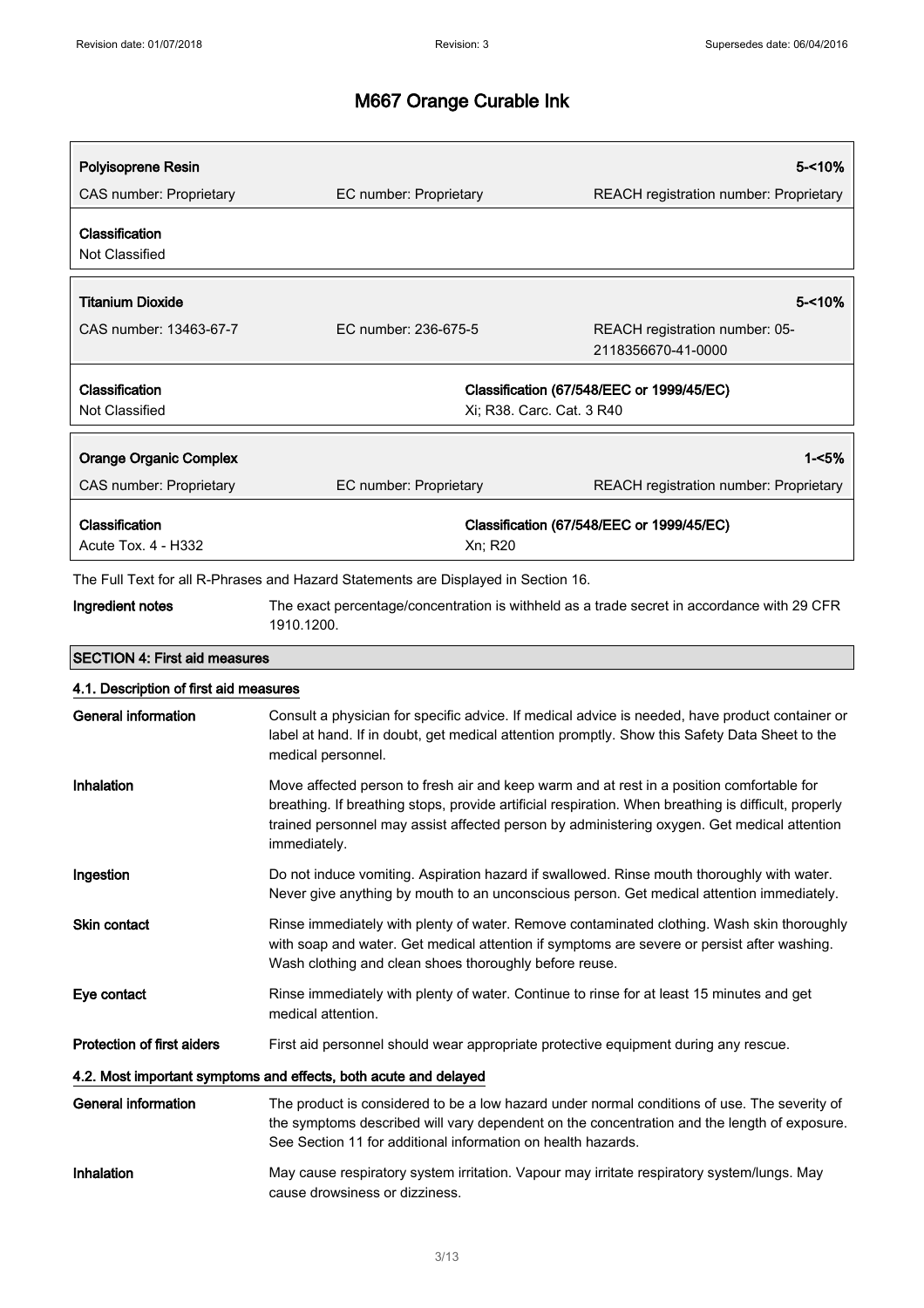| Ingestion                                                  | Harmful if swallowed. Aspiration hazard if swallowed. Entry into the lungs following ingestion<br>or vomiting may cause chemical pneumonitis. May cause nausea, headache, dizziness and<br>intoxication.                                                                                                                                                                                                                                                                                                                                                                           |  |
|------------------------------------------------------------|------------------------------------------------------------------------------------------------------------------------------------------------------------------------------------------------------------------------------------------------------------------------------------------------------------------------------------------------------------------------------------------------------------------------------------------------------------------------------------------------------------------------------------------------------------------------------------|--|
| <b>Skin contact</b>                                        | Causes skin irritation. Prolonged or repeated contact with skin may cause irritation, redness<br>and dermatitis.                                                                                                                                                                                                                                                                                                                                                                                                                                                                   |  |
| Eye contact                                                | Causes eye irritation. Symptoms following overexposure may include the following: Pain or<br>irritation. Profuse watering of the eyes. Irritation and redness, followed by blurred vision.                                                                                                                                                                                                                                                                                                                                                                                         |  |
|                                                            | 4.3. Indication of any immediate medical attention and special treatment needed                                                                                                                                                                                                                                                                                                                                                                                                                                                                                                    |  |
| Notes for the doctor                                       | Treat symptomatically.                                                                                                                                                                                                                                                                                                                                                                                                                                                                                                                                                             |  |
| <b>SECTION 5: Firefighting measures</b>                    |                                                                                                                                                                                                                                                                                                                                                                                                                                                                                                                                                                                    |  |
| 5.1. Extinguishing media                                   |                                                                                                                                                                                                                                                                                                                                                                                                                                                                                                                                                                                    |  |
| Suitable extinguishing media                               | Extinguish with alcohol-resistant foam, carbon dioxide, dry powder or water fog.                                                                                                                                                                                                                                                                                                                                                                                                                                                                                                   |  |
| Unsuitable extinguishing<br>media                          | Water spray.                                                                                                                                                                                                                                                                                                                                                                                                                                                                                                                                                                       |  |
| 5.2. Special hazards arising from the substance or mixture |                                                                                                                                                                                                                                                                                                                                                                                                                                                                                                                                                                                    |  |
| Specific hazards                                           | Flammable liquid and vapour. Vapours are heavier than air and may spread near ground and<br>travel a considerable distance to a source of ignition and flash back.                                                                                                                                                                                                                                                                                                                                                                                                                 |  |
| <b>Hazardous combustion</b><br>products                    | Thermal decomposition or combustion products may include the following substances:<br>Carbon dioxide (CO2). Carbon monoxide (CO).                                                                                                                                                                                                                                                                                                                                                                                                                                                  |  |
| 5.3. Advice for firefighters                               |                                                                                                                                                                                                                                                                                                                                                                                                                                                                                                                                                                                    |  |
| Protective actions during<br>firefighting                  | Evacuate area. Stop leak if safe to do so. Use water to keep fire exposed containers cool and<br>disperse vapours. Use water spray to reduce vapours.                                                                                                                                                                                                                                                                                                                                                                                                                              |  |
| Special protective equipment<br>for firefighters           | Wear positive-pressure self-contained breathing apparatus (SCBA) and appropriate protective<br>clothing.                                                                                                                                                                                                                                                                                                                                                                                                                                                                           |  |
| <b>SECTION 6: Accidental release measures</b>              |                                                                                                                                                                                                                                                                                                                                                                                                                                                                                                                                                                                    |  |
|                                                            | 6.1. Personal precautions, protective equipment and emergency procedures                                                                                                                                                                                                                                                                                                                                                                                                                                                                                                           |  |
| <b>Personal precautions</b>                                | No smoking, sparks, flames or other sources of ignition near spillage. Avoid contact with skin,<br>eyes and clothing. Avoid inhalation of vapours. Wash thoroughly after dealing with a spillage.<br>Ensure procedures and training for emergency decontamination and disposal are in place.                                                                                                                                                                                                                                                                                       |  |
| 6.2. Environmental precautions                             |                                                                                                                                                                                                                                                                                                                                                                                                                                                                                                                                                                                    |  |
| <b>Environmental precautions</b>                           | Avoid release to the environment. Do not discharge into drains or watercourses or onto the<br>ground. Use appropriate containment to avoid environmental contamination. Spillages or<br>uncontrolled discharges into watercourses must be reported immediately to the Environmental<br>Agency or other appropriate regulatory body.                                                                                                                                                                                                                                                |  |
| 6.3. Methods and material for containment and cleaning up  |                                                                                                                                                                                                                                                                                                                                                                                                                                                                                                                                                                                    |  |
| Methods for cleaning up                                    | Eliminate all sources of ignition. Stop leak if safe to do so. Do not touch or walk into spilled<br>material. Take care as floors and other surfaces may become slippery. Contain and absorb<br>spillage with sand, earth or other non-combustible material. Collect and place in suitable<br>waste disposal containers and seal securely. When handling waste, the safety precautions<br>applying to handling of the product should be considered. Dispose of waste to licensed waste<br>disposal site in accordance with the requirements of the local Waste Disposal Authority. |  |

### 6.4. Reference to other sections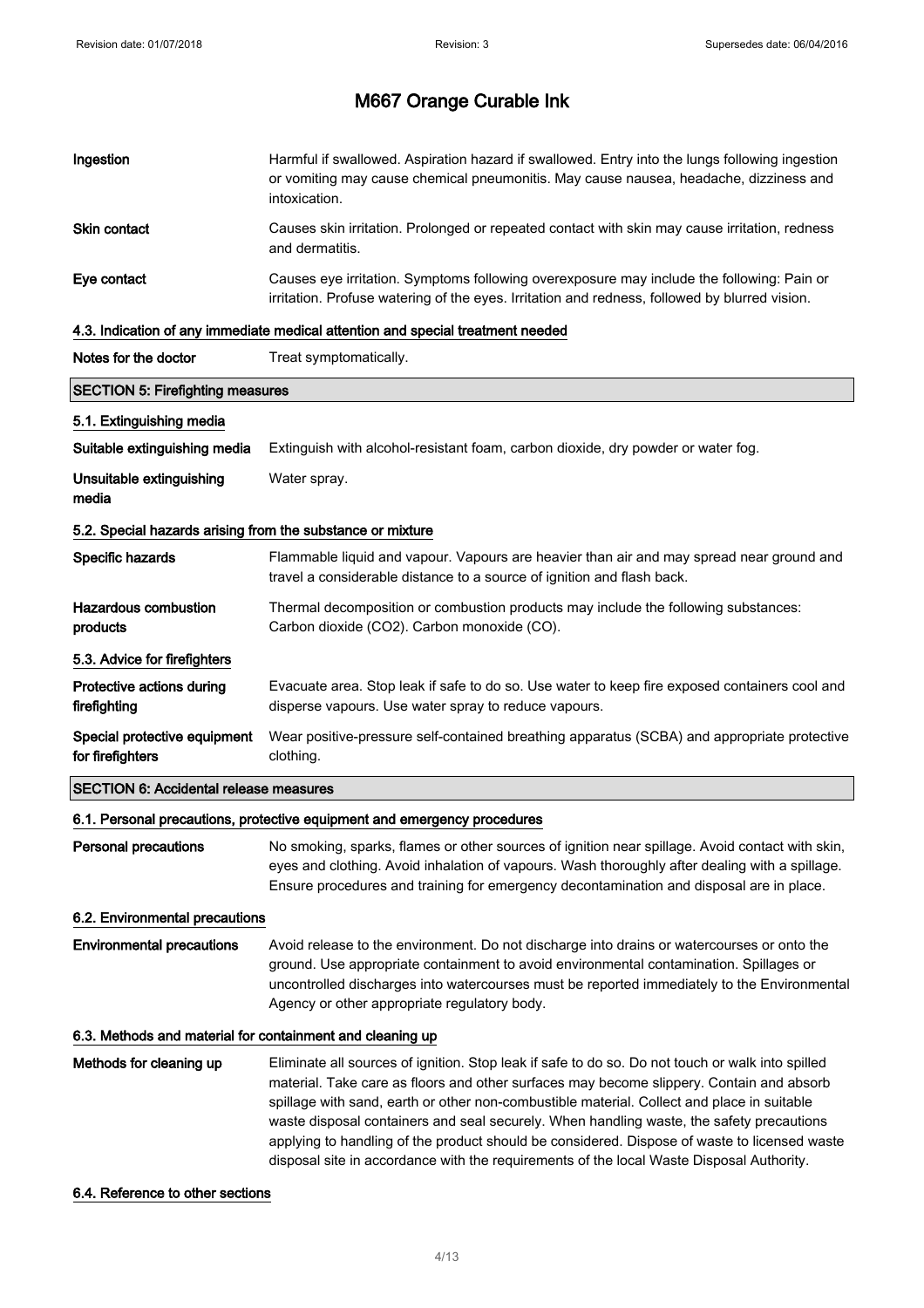| Reference to other sections                                                          | For personal protection, see Section 8. See Section 11 for additional information on health<br>hazards. See Section 12 for additional information on ecological hazards. For waste disposal,<br>see Section 13.                                                                                                                                                                                                      |  |
|--------------------------------------------------------------------------------------|----------------------------------------------------------------------------------------------------------------------------------------------------------------------------------------------------------------------------------------------------------------------------------------------------------------------------------------------------------------------------------------------------------------------|--|
| <b>SECTION 7: Handling and storage</b>                                               |                                                                                                                                                                                                                                                                                                                                                                                                                      |  |
| 7.1. Precautions for safe handling                                                   |                                                                                                                                                                                                                                                                                                                                                                                                                      |  |
| <b>Usage precautions</b>                                                             | Wear protective clothing as described in Section 8 of this safety data sheet.                                                                                                                                                                                                                                                                                                                                        |  |
| Advice on general<br>occupational hygiene                                            | Do not eat, drink or smoke when using this product. Provide eyewash station and safety<br>shower. Good personal hygiene procedures should be implemented. Wash skin thoroughly<br>after handling. Wash contaminated clothing before reuse.                                                                                                                                                                           |  |
|                                                                                      | 7.2. Conditions for safe storage, including any incompatibilities                                                                                                                                                                                                                                                                                                                                                    |  |
| Storage precautions                                                                  | Store at temperatures between 4.4°C/40°F and 32.2°C/90°F. Keep only in the original<br>container in a cool, well-ventilated place. Protect from freezing and direct sunlight. Container<br>must be kept tightly closed when not in use. Keep containers upright. Keep away from heat,<br>hot surfaces, sparks, open flames and other ignition sources. No smoking. Store in<br>accordance with national regulations. |  |
| Storage class                                                                        | Flammable liquid storage.                                                                                                                                                                                                                                                                                                                                                                                            |  |
| 7.3. Specific end use(s)                                                             |                                                                                                                                                                                                                                                                                                                                                                                                                      |  |
| Specific end use(s)                                                                  | The identified uses for this product are detailed in Section 1.2.                                                                                                                                                                                                                                                                                                                                                    |  |
| <b>SECTION 8: Exposure controls/Personal protection</b>                              |                                                                                                                                                                                                                                                                                                                                                                                                                      |  |
| 8.1. Control parameters<br>Occupational exposure limits<br><b>Mineral Spirits 66</b> |                                                                                                                                                                                                                                                                                                                                                                                                                      |  |

Long-term exposure limit (8-hour TWA): WEL 100 ppm 573 mg/m<sup>3</sup> Ireland

### Kerosene

Long-term exposure limit (8-hour TWA): WEL 100 mg/m<sup>3</sup> Ireland

### Titanium Dioxide

Long-term exposure limit (8-hour TWA): WEL 4 mg/m<sup>3</sup> respirable dust Long-term exposure limit (8-hour TWA): WEL 10 mg/m<sup>3</sup> inhalable dust

### Orange Organic Complex

Long-term exposure limit (8-hour TWA): WEL 15 mg/m<sup>3</sup> dust WEL = Workplace Exposure Limit

Ingredient comments Data based on literature. Product not tested.

#### 8.2. Exposure controls

#### Protective equipment



Appropriate engineering controls

As this product contains ingredients with exposure limits, process enclosures, local exhaust ventilation or other engineering controls should be used to keep worker exposure below any statutory or recommended limits, if use generates dust, fumes, gas, vapour or mist. Use explosion-proof ventilating equipment.

Eye/face protection Wear tight-fitting, chemical splash goggles or face shield.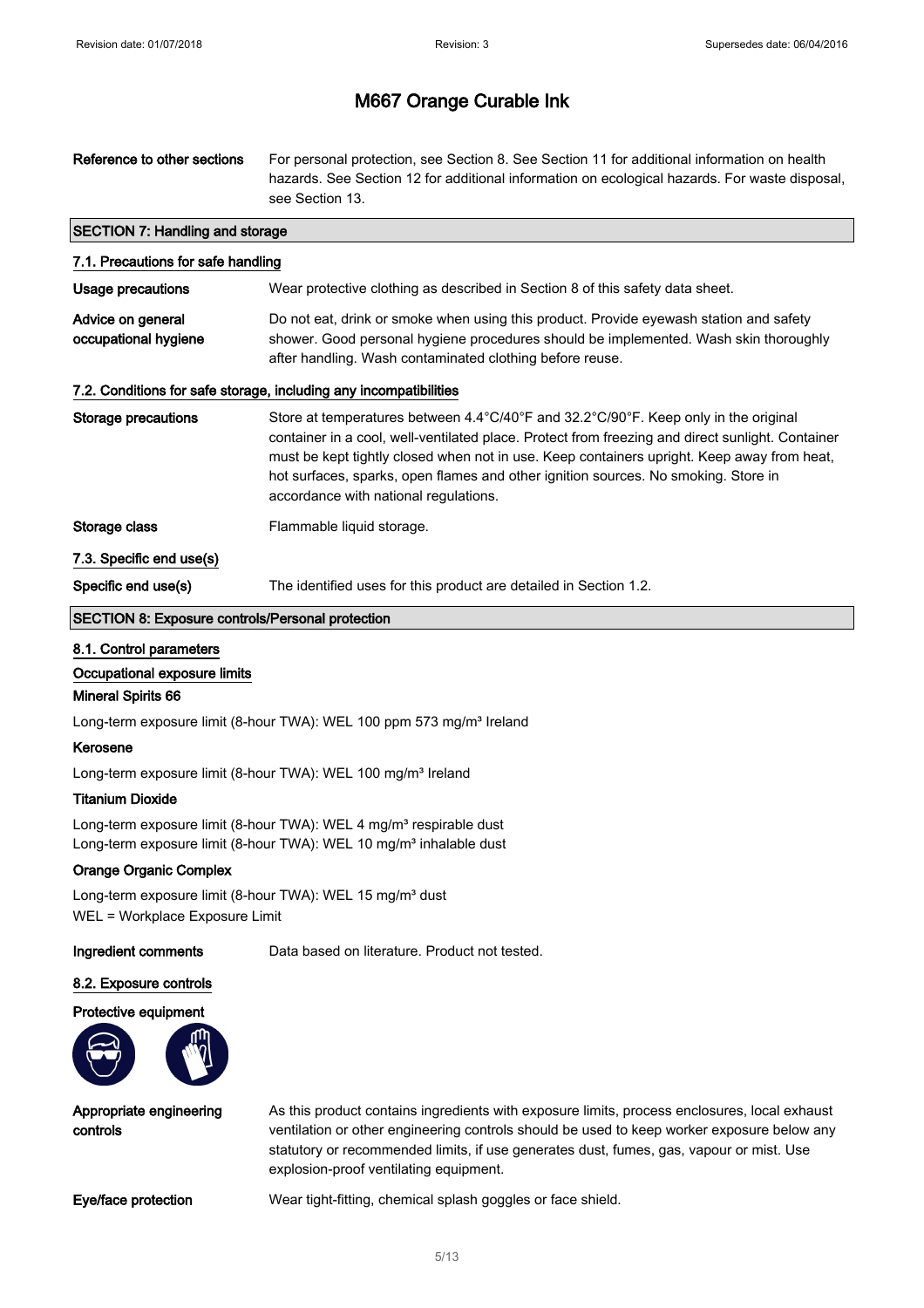| Hand protection                    | It is recommended that chemical-resistant, impervious gloves are worn. The most suitable<br>glove should be chosen in consultation with the glove supplier/manufacturer, who can provide<br>information about the breakthrough time of the glove material. It is recommended that gloves<br>are made of the following material: Butyl rubber. Nitrile rubber. Rubber (natural, latex).<br>Frequent changes are recommended. |
|------------------------------------|-----------------------------------------------------------------------------------------------------------------------------------------------------------------------------------------------------------------------------------------------------------------------------------------------------------------------------------------------------------------------------------------------------------------------------|
| Other skin and body<br>protection  | Avoid contact with skin. Wear appropriate clothing to prevent repeated or prolonged skin<br>contact.                                                                                                                                                                                                                                                                                                                        |
| Hygiene measures                   | Wash contaminated skin thoroughly after handling. Provide eyewash station and safety<br>shower.                                                                                                                                                                                                                                                                                                                             |
| <b>Respiratory protection</b>      | If ventilation is inadequate, suitable respiratory protection must be worn. Wear a respirator<br>fitted with the following cartridge: Organic vapour filter.                                                                                                                                                                                                                                                                |
| <b>Thermal hazards</b>             | If there is a risk of contact with hot product, all protective equipment worn should be suitable<br>for use with high temperatures.                                                                                                                                                                                                                                                                                         |
| Environmental exposure<br>controls | Keep container tightly sealed when not in use.                                                                                                                                                                                                                                                                                                                                                                              |

### SECTION 9: Physical and chemical properties

### 9.1. Information on basic physical and chemical properties

| Appearance                                      | Coloured liquid.                                                                                                                                                                                                     |
|-------------------------------------------------|----------------------------------------------------------------------------------------------------------------------------------------------------------------------------------------------------------------------|
| Colour                                          | Orange.                                                                                                                                                                                                              |
| Odour                                           | Aromatic hydrocarbons. Kerosene. Petroleum.                                                                                                                                                                          |
| <b>Melting point</b>                            | Not applicable.                                                                                                                                                                                                      |
| Initial boiling point and range                 | 175°C/347°F @ 760 mm Hg                                                                                                                                                                                              |
| Flash point                                     | 37°C/99°F Closed cup.                                                                                                                                                                                                |
| <b>Evaporation rate</b>                         | $0.01$ (butyl acetate = 1)                                                                                                                                                                                           |
| Upper/lower flammability or<br>explosive limits | Upper flammable/explosive limit: 5 % vol Lower flammable/explosive limit: 0.7 % vol                                                                                                                                  |
| Vapour pressure                                 | 0.23 mm Hg @ 20°C/68°F                                                                                                                                                                                               |
| Vapour density                                  | > 5                                                                                                                                                                                                                  |
| <b>Relative density</b>                         | 0.90887 g/cc 908.87 g/l 7.57 lbs/gal                                                                                                                                                                                 |
| Solubility(ies)                                 | Soluble in the following materials: Hydrocarbons. Organic solvents. Insoluble in water.                                                                                                                              |
| <b>Partition coefficient</b>                    | log Pow: 5.06                                                                                                                                                                                                        |
| Auto-ignition temperature                       | 220°C/428°F                                                                                                                                                                                                          |
| <b>Decomposition Temperature</b>                | Not applicable.                                                                                                                                                                                                      |
| <b>Explosive properties</b>                     | Not applicable.                                                                                                                                                                                                      |
| <b>Oxidising properties</b>                     | Not applicable.                                                                                                                                                                                                      |
| <b>Comments</b>                                 | Information given is applicable to the product as supplied. Information declared as "Not<br>available" or "Not applicable" is not considered to be relevant to the implementation of the<br>proper control measures. |

### 9.2. Other information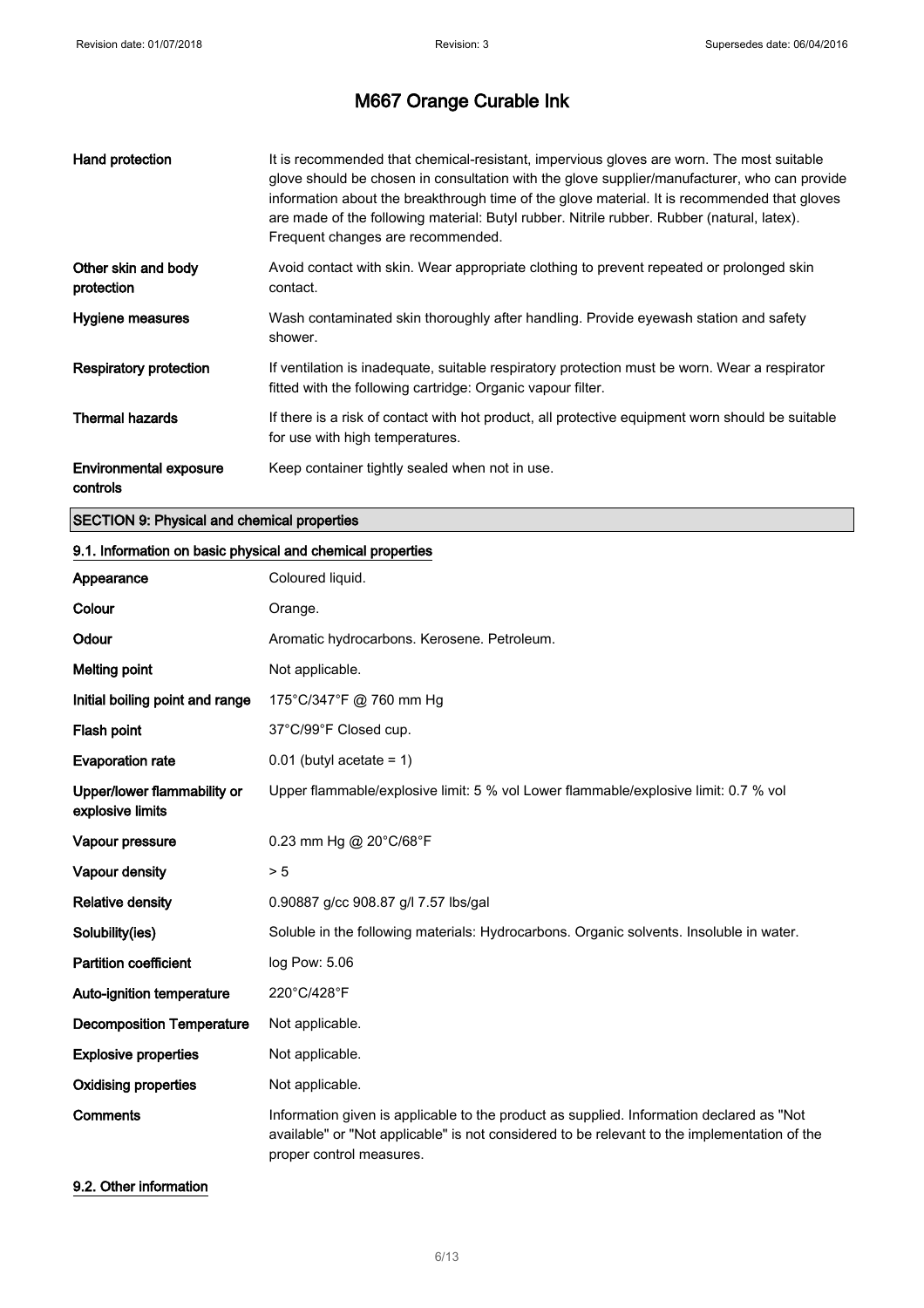| Volatile organic compound                                                  | This product contains a maximum VOC content of 628 g/l. This product contains a maximum<br>VOC content of 5.23 lbs/gal.                                               |
|----------------------------------------------------------------------------|-----------------------------------------------------------------------------------------------------------------------------------------------------------------------|
| <b>HAPS Content</b>                                                        | 0.00                                                                                                                                                                  |
| <b>SECTION 10: Stability and reactivity</b>                                |                                                                                                                                                                       |
| 10.1. Reactivity                                                           |                                                                                                                                                                       |
| Reactivity                                                                 | There are no known reactivity hazards associated with this product.                                                                                                   |
| 10.2. Chemical stability                                                   |                                                                                                                                                                       |
| <b>Stability</b>                                                           | Stable at normal ambient temperatures and when used as recommended.                                                                                                   |
| 10.3. Possibility of hazardous reactions                                   |                                                                                                                                                                       |
| Possibility of hazardous<br>reactions                                      | The following materials may react with the product: Strong oxidising agents.                                                                                          |
| 10.4. Conditions to avoid                                                  |                                                                                                                                                                       |
| <b>Conditions to avoid</b>                                                 | Avoid the following conditions: Heat, sparks, flames.                                                                                                                 |
| 10.5. Incompatible materials                                               |                                                                                                                                                                       |
| Materials to avoid                                                         | Avoid contact with the following materials: Strong oxidising agents.                                                                                                  |
| 10.6. Hazardous decomposition products                                     |                                                                                                                                                                       |
| Hazardous decomposition<br>products                                        | Heating may generate the following products: Carbon dioxide (CO2). Carbon monoxide (CO).                                                                              |
| <b>SECTION 11: Toxicological information</b>                               |                                                                                                                                                                       |
| 11.1. Information on toxicological effects                                 |                                                                                                                                                                       |
| <b>Toxicological effects</b>                                               | Information given is based on data of the components and of similar products.                                                                                         |
| Acute toxicity - inhalation<br><b>ATE inhalation (dusts/mists</b><br>mg/l) | 27.6                                                                                                                                                                  |
| Specific target organ toxicity - single exposure                           |                                                                                                                                                                       |
| <b>Target organs</b>                                                       | Eyes Respiratory system, lungs                                                                                                                                        |
| Specific target organ toxicity - repeated exposure                         |                                                                                                                                                                       |
| <b>Target organs</b>                                                       | Respiratory system, lungs Skin                                                                                                                                        |
| <b>Aspiration hazard</b><br><b>Aspiration hazard</b>                       | Aspiration hazard if swallowed. May be fatal if swallowed and enters airways. Entry into the<br>lungs following ingestion or vomiting may cause chemical pneumonitis. |
| Toxicological information on ingredients.                                  |                                                                                                                                                                       |
|                                                                            | <b>Mineral Spirits 66</b>                                                                                                                                             |
| Skin corrosion/irritation                                                  |                                                                                                                                                                       |
| Skin corrosion/irritation                                                  | Irritating to skin.                                                                                                                                                   |
|                                                                            | Specific target organ toxicity - single exposure                                                                                                                      |
| <b>Target organs</b>                                                       | Central nervous system                                                                                                                                                |
| <b>Aspiration hazard</b>                                                   |                                                                                                                                                                       |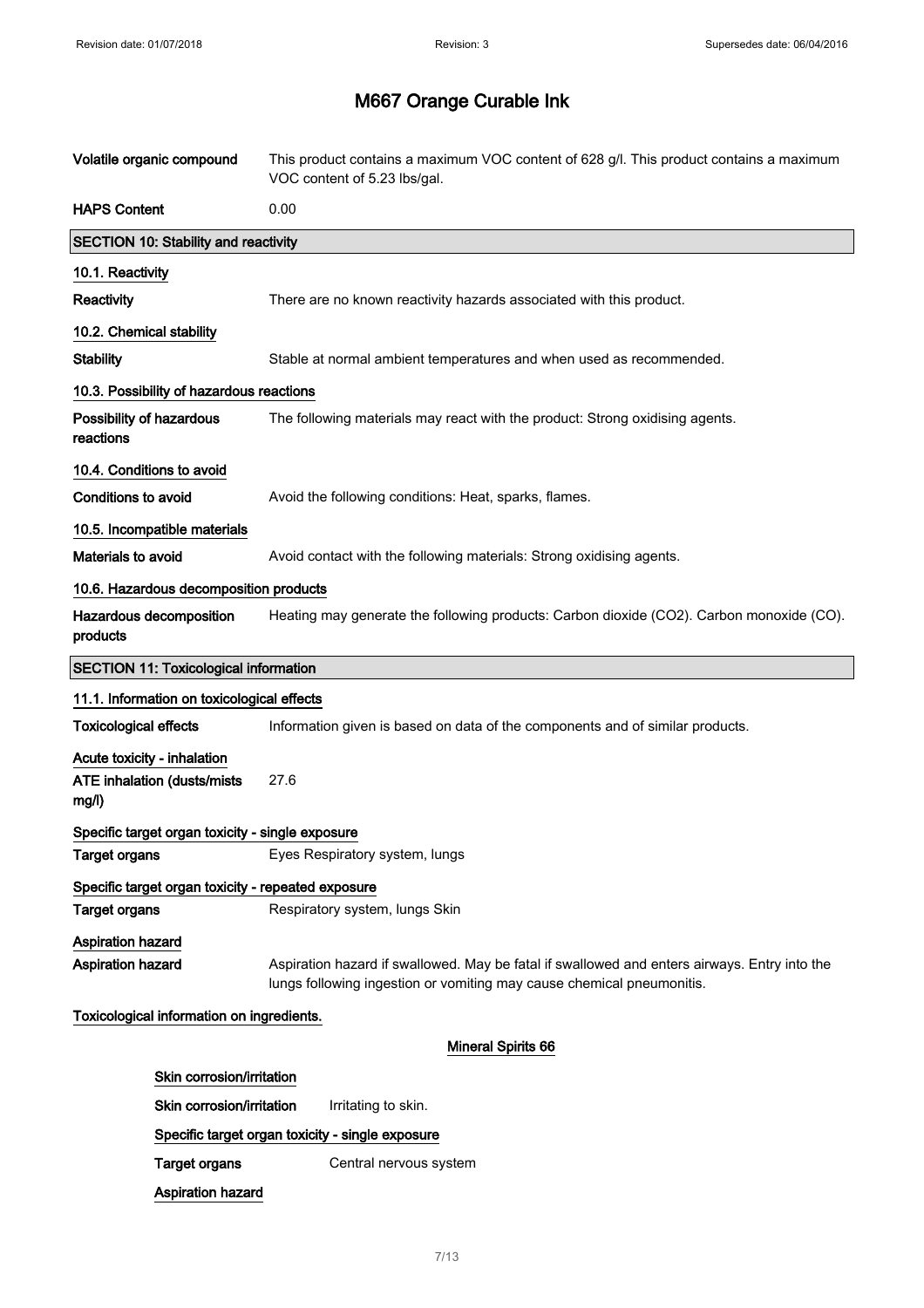| Aspiration hazard                                                     | May be fatal if swallowed and enters airways.    |
|-----------------------------------------------------------------------|--------------------------------------------------|
|                                                                       | Kerosene                                         |
| <b>Acute toxicity - inhalation</b>                                    |                                                  |
| <b>Acute toxicity inhalation</b><br>(LC <sub>50</sub> dust/mist mg/l) | 5.29                                             |
| ATE inhalation<br>(dusts/mists mg/l)                                  | 5.29                                             |
| Specific target organ toxicity - single exposure                      |                                                  |
| <b>Target organs</b>                                                  | Central nervous system Respiratory system, lungs |
| Aspiration hazard                                                     |                                                  |
| <b>Aspiration hazard</b>                                              | May be fatal if swallowed and enters airways.    |
|                                                                       | <b>Polymerized Rosin Resin</b>                   |
| <b>Toxicological effects</b>                                          | No information available.                        |
|                                                                       | <b>Titanium Dioxide</b>                          |
| Acute toxicity - oral                                                 |                                                  |
| Acute toxicity oral (LD <sub>50</sub><br>mg/kg)                       | 5,000.1                                          |
| <b>Species</b>                                                        | Rat                                              |
| ATE oral (mg/kg)                                                      | 5,000.1                                          |
| Acute toxicity - dermal                                               |                                                  |
| Acute toxicity dermal (LD <sub>50</sub> 10,000.1<br>mg/kg)            |                                                  |
| Species                                                               | Rabbit                                           |
| ATE dermal (mg/kg)                                                    | 10,000.1                                         |
| Acute toxicity - inhalation                                           |                                                  |
| <b>Acute toxicity inhalation</b><br>(LC <sub>50</sub> dust/mist mg/l) | 6.82                                             |
| <b>Species</b>                                                        | Rat                                              |
| ATE inhalation<br>(dusts/mists mg/l)                                  | 6.82                                             |
| Carcinogenicity                                                       |                                                  |
| <b>IARC carcinogenicity</b>                                           | IARC Group 2B Possibly carcinogenic to humans.   |
|                                                                       | <b>Orange Organic Complex</b>                    |
| Acute toxicity - oral                                                 |                                                  |
| Acute toxicity oral (LD <sub>50</sub><br>mg/kg)                       | 2,000.1                                          |
| <b>Species</b>                                                        | Rat                                              |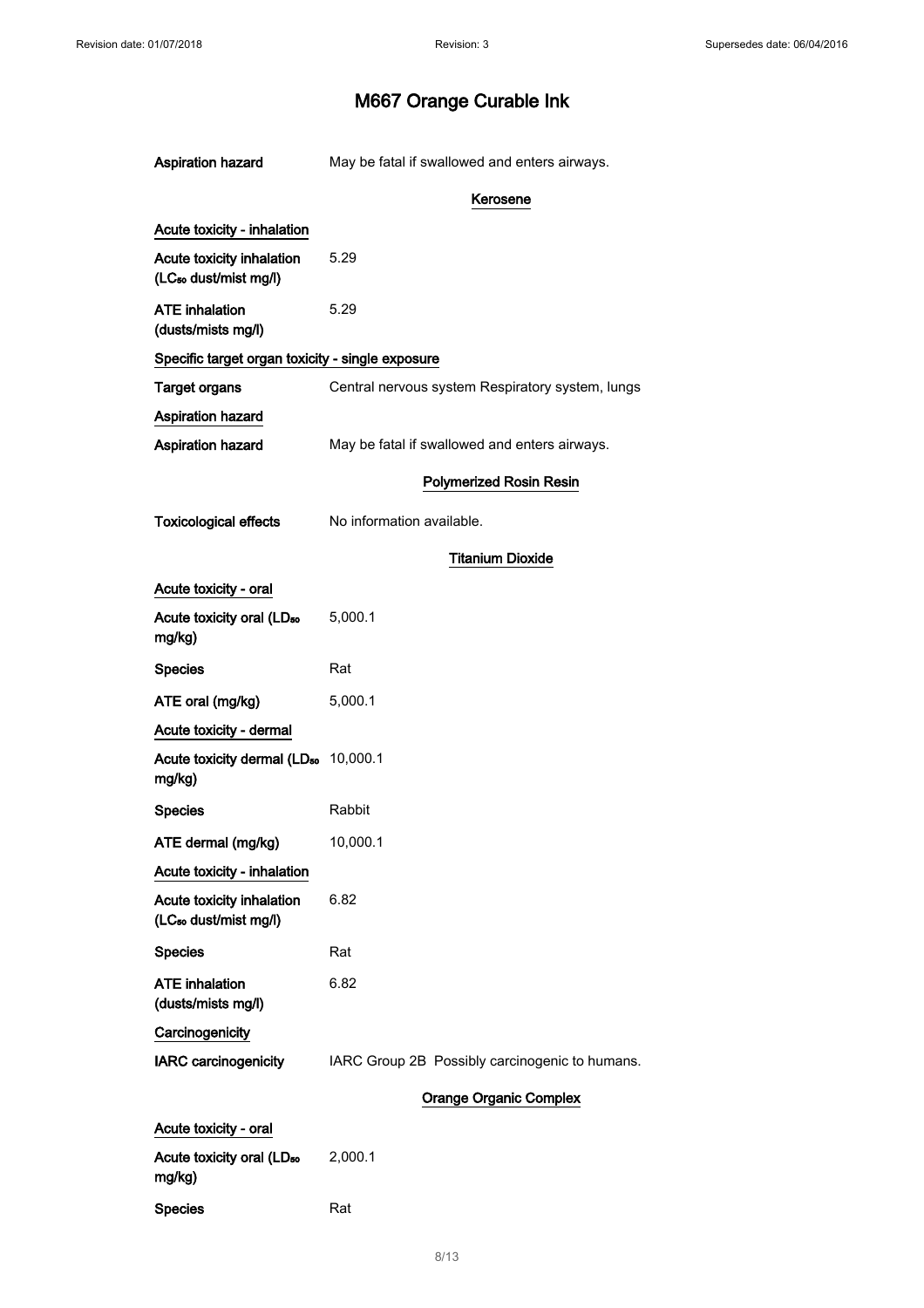|                | ATE oral (mg/kg)                                               | 2,000.1                                                                                                                                                           |
|----------------|----------------------------------------------------------------|-------------------------------------------------------------------------------------------------------------------------------------------------------------------|
|                | Acute toxicity - inhalation                                    |                                                                                                                                                                   |
|                | Acute toxicity inhalation<br>(LC <sub>50</sub> dust/mist mg/l) | 1.27                                                                                                                                                              |
|                | <b>Species</b>                                                 | Rat                                                                                                                                                               |
|                | <b>ATE</b> inhalation                                          | 1.27                                                                                                                                                              |
|                | (dusts/mists mg/l)                                             |                                                                                                                                                                   |
|                | <b>SECTION 12: Ecological information</b>                      |                                                                                                                                                                   |
|                | Ecological information on ingredients.                         |                                                                                                                                                                   |
|                |                                                                | <b>Polymerized Rosin Resin</b>                                                                                                                                    |
|                | Ecotoxicity                                                    | No information available.                                                                                                                                         |
|                |                                                                | <b>Titanium Dioxide</b>                                                                                                                                           |
|                | Ecotoxicity                                                    | The product is not expected to be hazardous to the environment.                                                                                                   |
| 12.1. Toxicity |                                                                |                                                                                                                                                                   |
|                | Ecological information on ingredients.                         |                                                                                                                                                                   |
|                |                                                                | Kerosene                                                                                                                                                          |
|                | Acute aquatic toxicity                                         |                                                                                                                                                                   |
|                | Acute toxicity - fish                                          | LC <sub>50</sub> , 96 hours: 0.91-2.82 mg/l, Oncorhynchus mykiss (Rainbow trout)<br>LC <sub>50</sub> , 96 hours: 1.99 mg/l, Pimephales promelas (Fat-head Minnow) |
|                | Acute toxicity - aquatic<br>invertebrates                      | LC <sub>50</sub> , 48 hours: 1.6 mg/l, Daphnia magna                                                                                                              |
|                | Acute toxicity - aquatic<br>plants                             | EC <sub>50</sub> , 72 hours: 5.0-11.0 mg/l, Algae                                                                                                                 |
|                |                                                                | <b>Titanium Dioxide</b>                                                                                                                                           |
|                | Acute aquatic toxicity                                         |                                                                                                                                                                   |
|                | Acute toxicity - fish                                          | LC <sub>50</sub> , 96 hours: >1000 mg/l, Pimephales promelas (Fat-head Minnow)                                                                                    |
|                | Acute toxicity - aquatic<br>invertebrates                      | EC <sub>80</sub> , 48 hours: >1000 mg/l, Daphnia magna                                                                                                            |
|                | Acute toxicity - aquatic<br>plants                             | EC <sub>50</sub> , 72 hours: >100 mg/l, Pseudokirchneriella subcapitata                                                                                           |
|                |                                                                | <b>Orange Organic Complex</b>                                                                                                                                     |
|                | Acute aquatic toxicity                                         |                                                                                                                                                                   |
|                | Acute toxicity - fish                                          | LC <sub>50</sub> , 96 hours: > 1 mg/l, Brachydanio rerio (Zebra Fish)                                                                                             |
|                | Acute toxicity - aquatic<br>invertebrates                      | EC <sub>o</sub> , 48 hours: 100 mg/l, Daphnia magna<br>EC <sub>50</sub> , 48 hours: > 100 mg/l, Daphnia magna                                                     |
|                | Acute toxicity - aquatic<br>plants                             | NOEC, 72 hours: > 1 mg/l, Scenedesmus subspicatus<br>EC <sub>50</sub> , 72 hours: > 1 mg/l, Scenedesmus subspicatus                                               |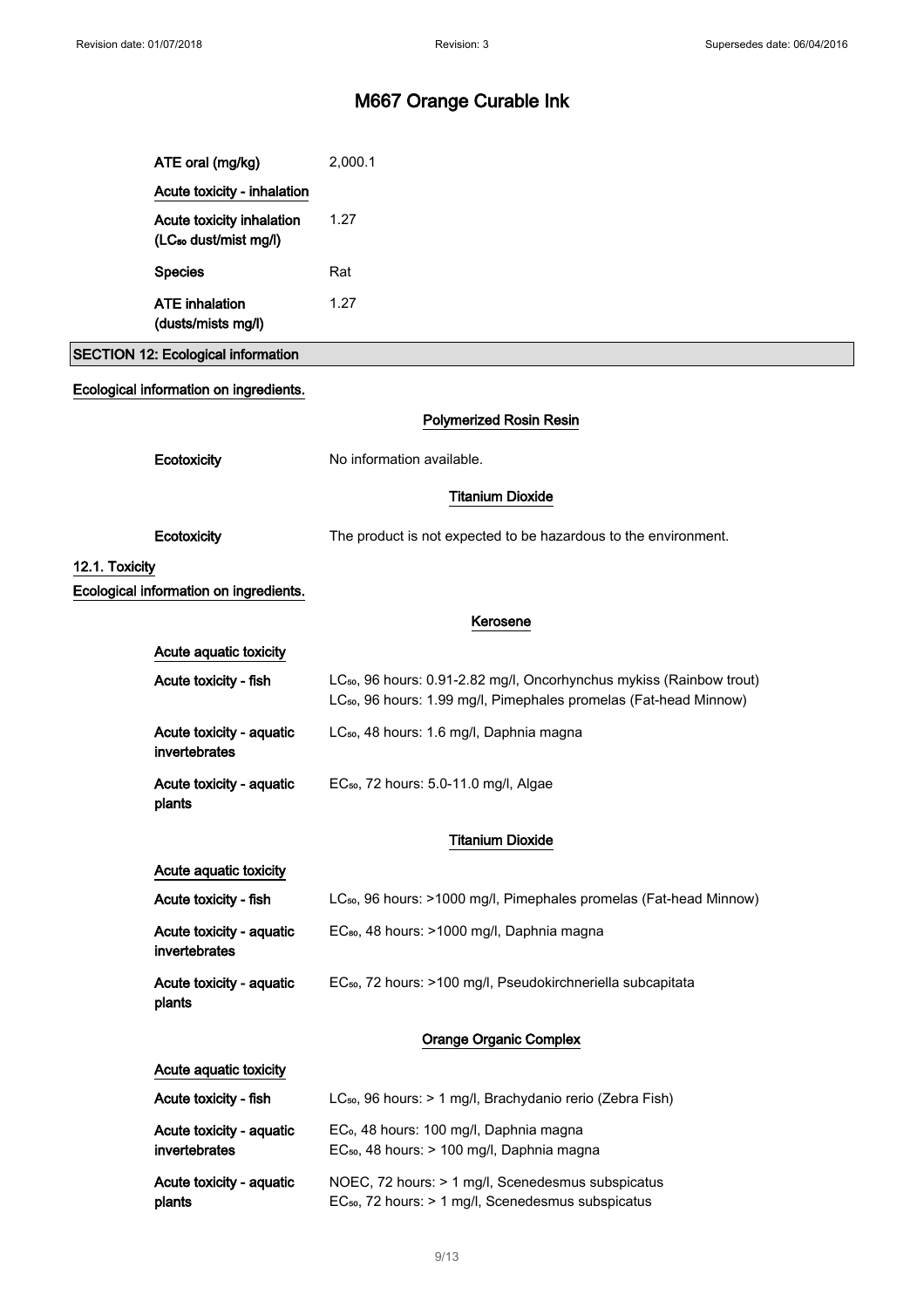| Acute toxicity -<br>microorganisms                          | EC <sub>50</sub> , 3 hours: > 1000 mg/l, Activated sludge<br>NOEC, 3 hours: 1000 mg/l, Activated sludge                                                                                                                                                                                                                                                                                                                                                                                                                                     |  |
|-------------------------------------------------------------|---------------------------------------------------------------------------------------------------------------------------------------------------------------------------------------------------------------------------------------------------------------------------------------------------------------------------------------------------------------------------------------------------------------------------------------------------------------------------------------------------------------------------------------------|--|
| 12.2. Persistence and degradability                         |                                                                                                                                                                                                                                                                                                                                                                                                                                                                                                                                             |  |
| Ecological information on ingredients.                      |                                                                                                                                                                                                                                                                                                                                                                                                                                                                                                                                             |  |
|                                                             | <b>Orange Organic Complex</b>                                                                                                                                                                                                                                                                                                                                                                                                                                                                                                               |  |
| Persistence and<br>degradability                            | The product is not readily biodegradable.                                                                                                                                                                                                                                                                                                                                                                                                                                                                                                   |  |
| Biodegradation                                              | Soil - Degradation 10%: 28 days                                                                                                                                                                                                                                                                                                                                                                                                                                                                                                             |  |
| 12.3. Bioaccumulative potential                             |                                                                                                                                                                                                                                                                                                                                                                                                                                                                                                                                             |  |
| <b>Partition coefficient</b>                                | log Pow: 5.06                                                                                                                                                                                                                                                                                                                                                                                                                                                                                                                               |  |
| 12.4. Mobility in soil                                      |                                                                                                                                                                                                                                                                                                                                                                                                                                                                                                                                             |  |
| 12.5. Results of PBT and vPvB assessment                    |                                                                                                                                                                                                                                                                                                                                                                                                                                                                                                                                             |  |
| 12.6. Other adverse effects                                 |                                                                                                                                                                                                                                                                                                                                                                                                                                                                                                                                             |  |
| <b>SECTION 13: Disposal considerations</b>                  |                                                                                                                                                                                                                                                                                                                                                                                                                                                                                                                                             |  |
| 13.1. Waste treatment methods<br><b>General information</b> | The generation of waste should be minimised or avoided wherever possible. When handling                                                                                                                                                                                                                                                                                                                                                                                                                                                     |  |
|                                                             | waste, the safety precautions applying to handling of the product should be considered.<br>Dispose of waste to licensed waste disposal site in accordance with the requirements of the<br>local Waste Disposal Authority. Dispose of waste product or used containers in accordance<br>with local regulations Disposal of this product, process solutions, residues and by-products<br>should at all times comply with the requirements of environmental protection and waste<br>disposal legislation and any local authority requirements. |  |
| <b>Disposal methods</b>                                     | Dispose of contents/container in accordance with national regulations. Dispose of waste to<br>licensed waste disposal site in accordance with the requirements of the local Waste Disposal<br>Authority. When handling waste, the safety precautions applying to handling of the product<br>should be considered.                                                                                                                                                                                                                           |  |
| <b>SECTION 14: Transport information</b>                    |                                                                                                                                                                                                                                                                                                                                                                                                                                                                                                                                             |  |
| 14.1. UN number                                             |                                                                                                                                                                                                                                                                                                                                                                                                                                                                                                                                             |  |
| UN No. (ADR/RID)                                            | 1210                                                                                                                                                                                                                                                                                                                                                                                                                                                                                                                                        |  |
| UN No. (IMDG)                                               | 1210                                                                                                                                                                                                                                                                                                                                                                                                                                                                                                                                        |  |
| UN No. (ICAO)                                               | 1210                                                                                                                                                                                                                                                                                                                                                                                                                                                                                                                                        |  |
| UN No. (ADN)                                                | 1210                                                                                                                                                                                                                                                                                                                                                                                                                                                                                                                                        |  |
| 14.2. UN proper shipping name                               |                                                                                                                                                                                                                                                                                                                                                                                                                                                                                                                                             |  |
| Proper shipping name<br>(ADR/RID)                           | PRINTING INK                                                                                                                                                                                                                                                                                                                                                                                                                                                                                                                                |  |
| Proper shipping name (IMDG) PRINTING INK                    |                                                                                                                                                                                                                                                                                                                                                                                                                                                                                                                                             |  |
| Proper shipping name (ICAO)                                 | PRINTING INK                                                                                                                                                                                                                                                                                                                                                                                                                                                                                                                                |  |
| Proper shipping name (ADN)                                  | PRINTING INK                                                                                                                                                                                                                                                                                                                                                                                                                                                                                                                                |  |
| 14.3. Transport hazard class(es)                            |                                                                                                                                                                                                                                                                                                                                                                                                                                                                                                                                             |  |
| <b>ADR/RID class</b>                                        | 3                                                                                                                                                                                                                                                                                                                                                                                                                                                                                                                                           |  |
|                                                             |                                                                                                                                                                                                                                                                                                                                                                                                                                                                                                                                             |  |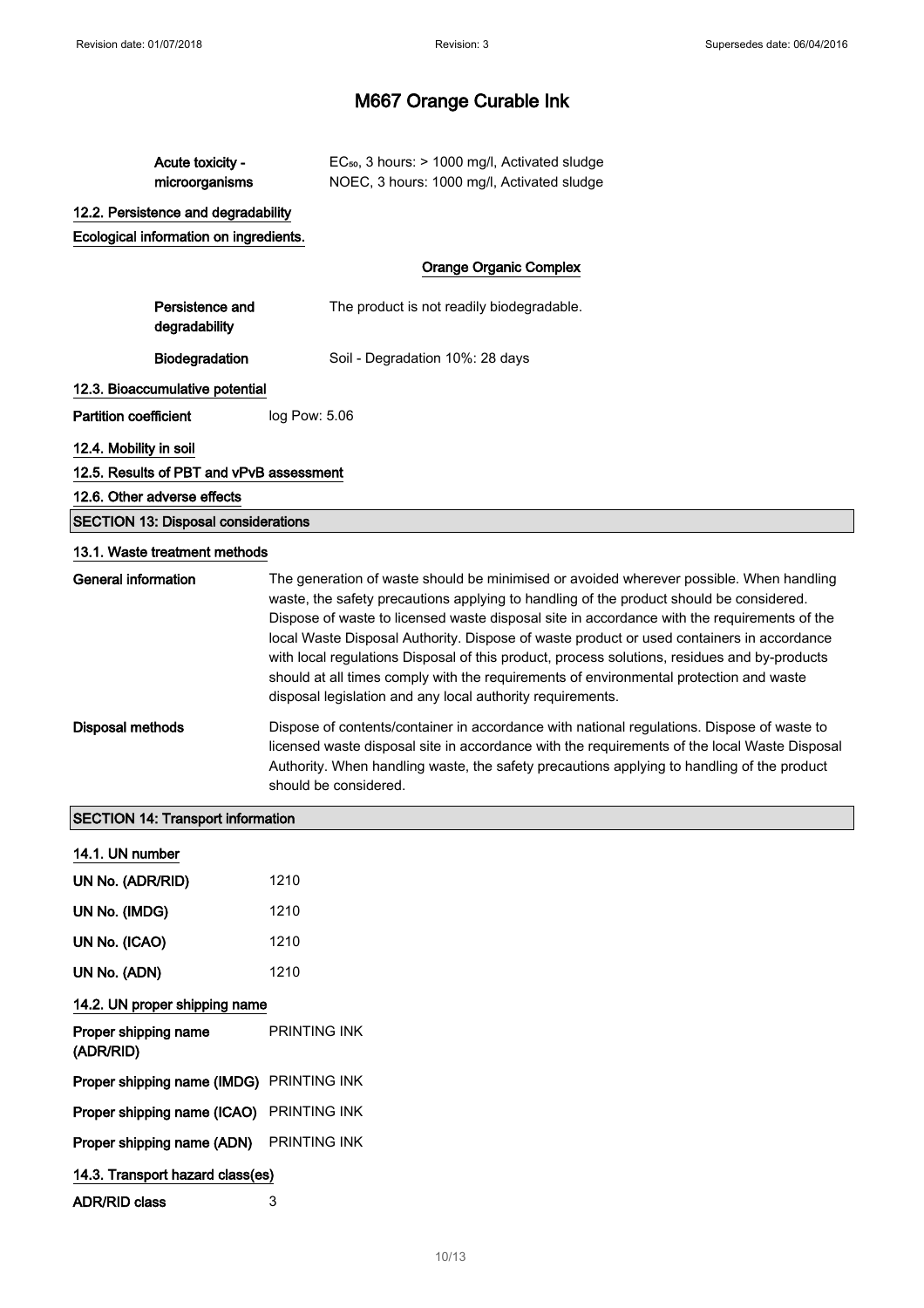| ADR/RID classification code | F1 |
|-----------------------------|----|
| <b>ADR/RID label</b>        | 3  |
| <b>IMDG class</b>           | 3  |
| ICAO class/division         | 3  |
| ADN class                   | 3  |
|                             |    |



| 14.4. Packing group          |   |
|------------------------------|---|
| <b>ADR/RID packing group</b> | Ш |
| <b>IMDG packing group</b>    | Ш |
| ICAO packing group           | Ш |
| ADN packing group            | Ш |
| 14.5. Environmental hazards  |   |

Environmentally hazardous substance/marine pollutant No.

| <b>EmS</b>                                       | $F-E$ , S-D |
|--------------------------------------------------|-------------|
| ADR transport category                           | 3           |
| <b>Emergency Action Code</b>                     | •3Y         |
| <b>Hazard Identification Number</b><br>(ADR/RID) | 30          |
| Tunnel restriction code                          | (D/E)       |

### 14.7. Transport in bulk according to Annex II of MARPOL and the IBC Code

SECTION 15: Regulatory information

#### 15.1. Safety, health and environmental regulations/legislation specific for the substance or mixture

```
EU legislation Regulation (EC) No 1907/2006 of the European Parliament and of the Council of 18
                 December 2006 concerning the Registration, Evaluation, Authorisation and Restriction of
                 Chemicals (REACH) (as amended).
                 Regulation (EC) No 1272/2008 of the European Parliament and of the Council of 16
                 December 2008 on classification, labelling and packaging of substances and mixtures (as
                 amended).
```
### 15.2. Chemical safety assessment

#### Inventories

### EU - EINECS/ELINCS

All the ingredients are listed or exempt.

### Canada - DSL/NDSL

All the ingredients are listed or exempt.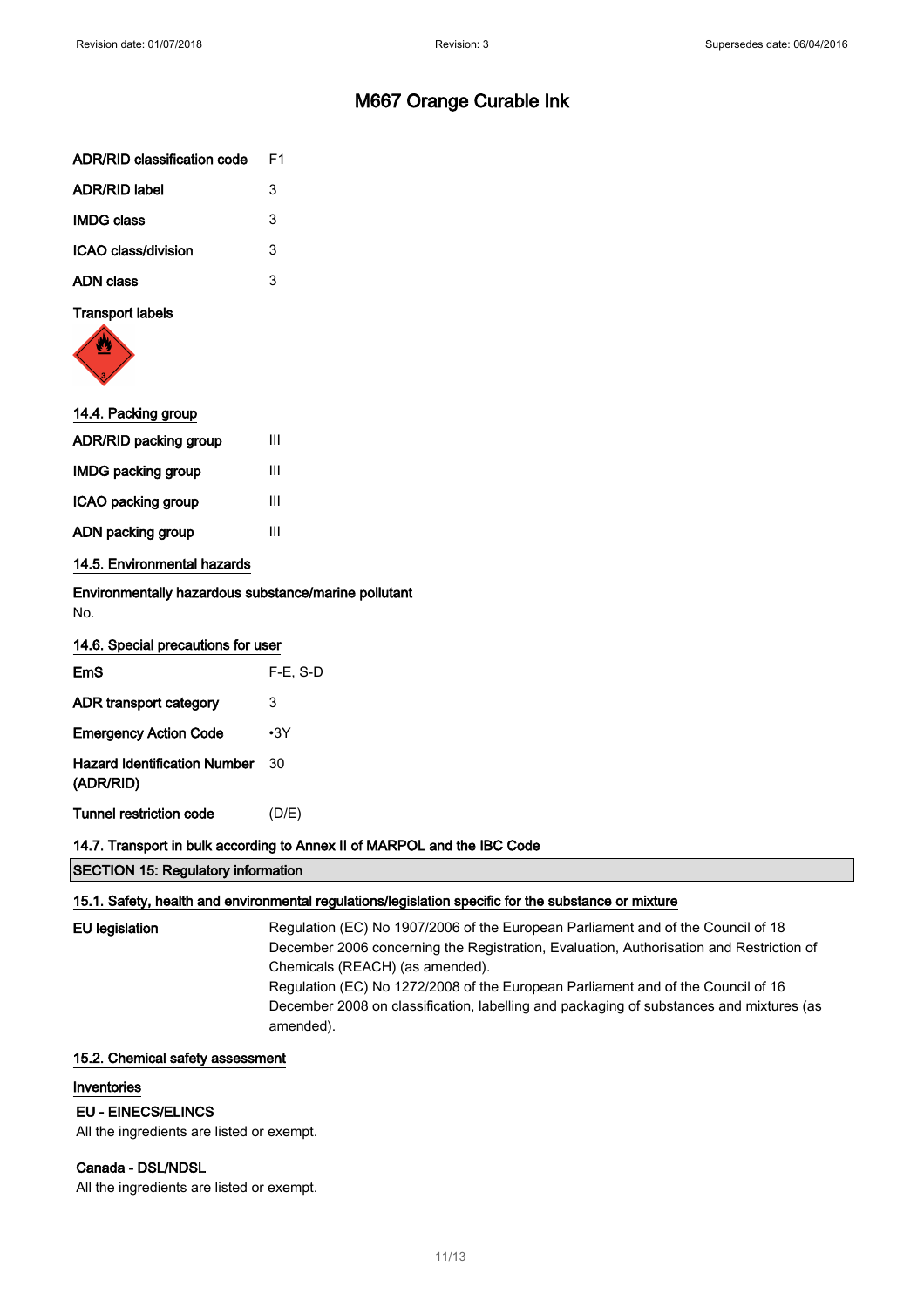#### US - TSCA

All the ingredients are listed or exempt.

### Australia - AICS

Mineral Spirits 66 Kerosene Titanium Dioxide

### Japan - ENCS

Mineral Spirits 66 Kerosene Titanium Dioxide

### Korea - KECI

| Mineral Spirits 66 |
|--------------------|
| Kerosene           |
| Titanium Dioxide   |

### China - IECSC

Mineral Spirits 66 Kerosene Titanium Dioxide

### Philippines – PICCS

Mineral Spirits 66 Kerosene Titanium Dioxide

### New Zealand - NZIOC

Mineral Spirits 66 Kerosene Titanium Dioxide

### Taiwan - NECI

Kerosene Titanium Dioxide

### SECTION 16: Other information

| <b>Issued by</b>     | Matthews Marking Systems - Chemical Services Department |
|----------------------|---------------------------------------------------------|
| <b>Revision date</b> | 01/07/2018                                              |
| Revision             | 3                                                       |
| Supersedes date      | 06/04/2016                                              |
| <b>SDS number</b>    | 4977                                                    |